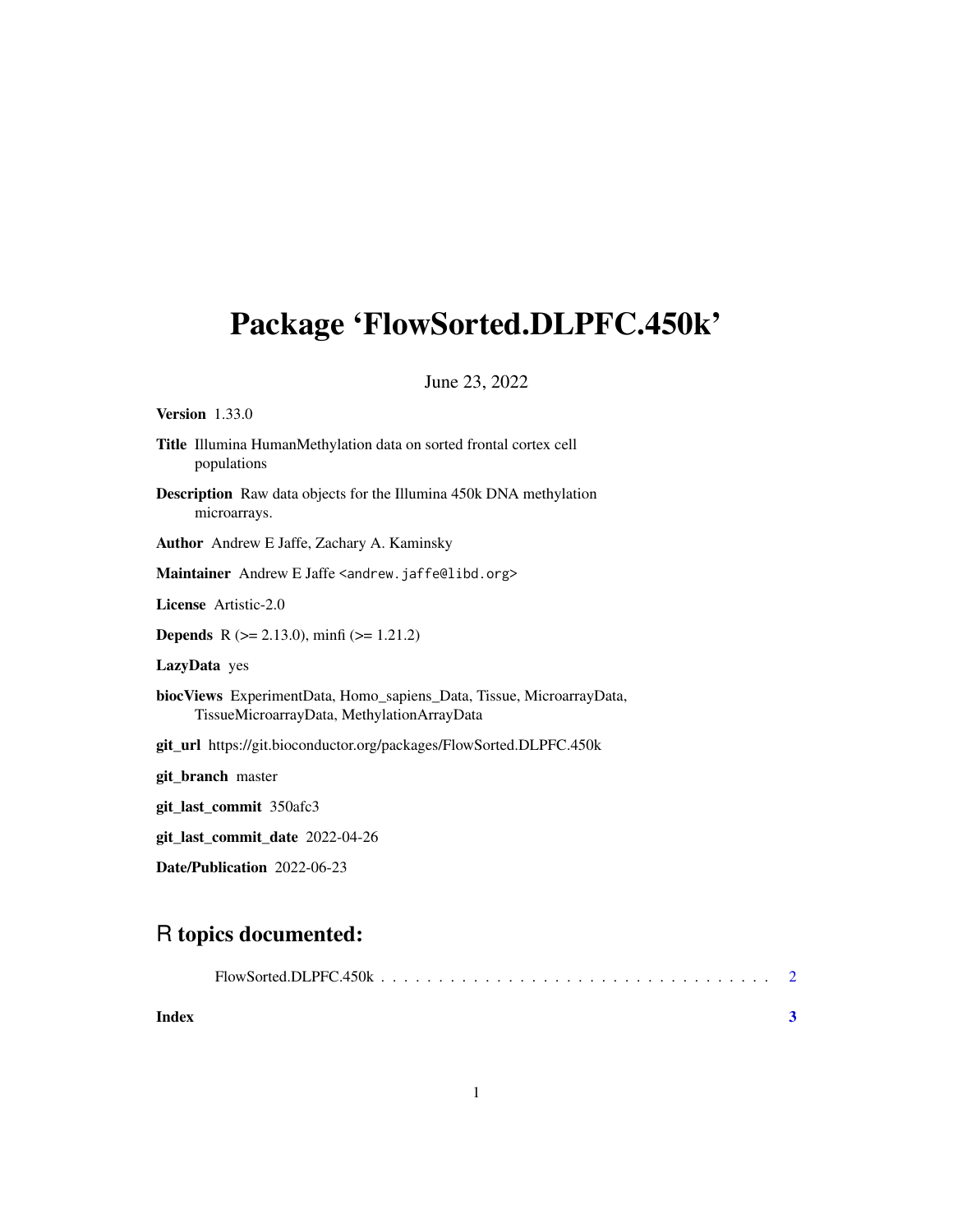<span id="page-1-0"></span>FlowSorted.DLPFC.450k *Illumina Human Methylation data from 450k on sorted frontal cortex cell populations*

#### Description

This RGChannelSet contains Illumina 450k DNA methylation measurements on 58 flow-sorted dorsolateral prefrontal cortex samples from non-psychiatric controls from Guintivano et al. 2013. These samples were separated into neuronal (NeuN+) and non-neuronal (NeuN-) cell types. These data can be used by the [minfi](#page-0-0) package to estimate cellular composition from bulk frontal cortex samples. This data may also be useful to individuals as example Illumina 450k data for trying preprocessing methods across a variety of Bioconductor packages.

#### Usage

```
data(FlowSorted.DLPFC.450k)
```
#### Format

An object of class RGChannelSet.

#### Details

The FlowSorted.DLPFC.450k objects is based an samples assayed as part of Guintivano et al (2013). Please cite this paper, if the data is used. If you're using this data together with the [minfi](#page-0-0) package, please see the package vignette for details on how to cite that package.

#### References

Guintivano J., Aryee M.J., Kaminsky Z.A. *A cell epigenotype specific model for the correction of brain cellular heterogeneity bias and its application to age, brain region and major depression.* Epigenetics (2013), 8(3):290-302. [doi:10.4161/epi.23924.](https://doi.org/10.4161/epi.23924)

#### Examples

data(FlowSorted.DLPFC.450k)